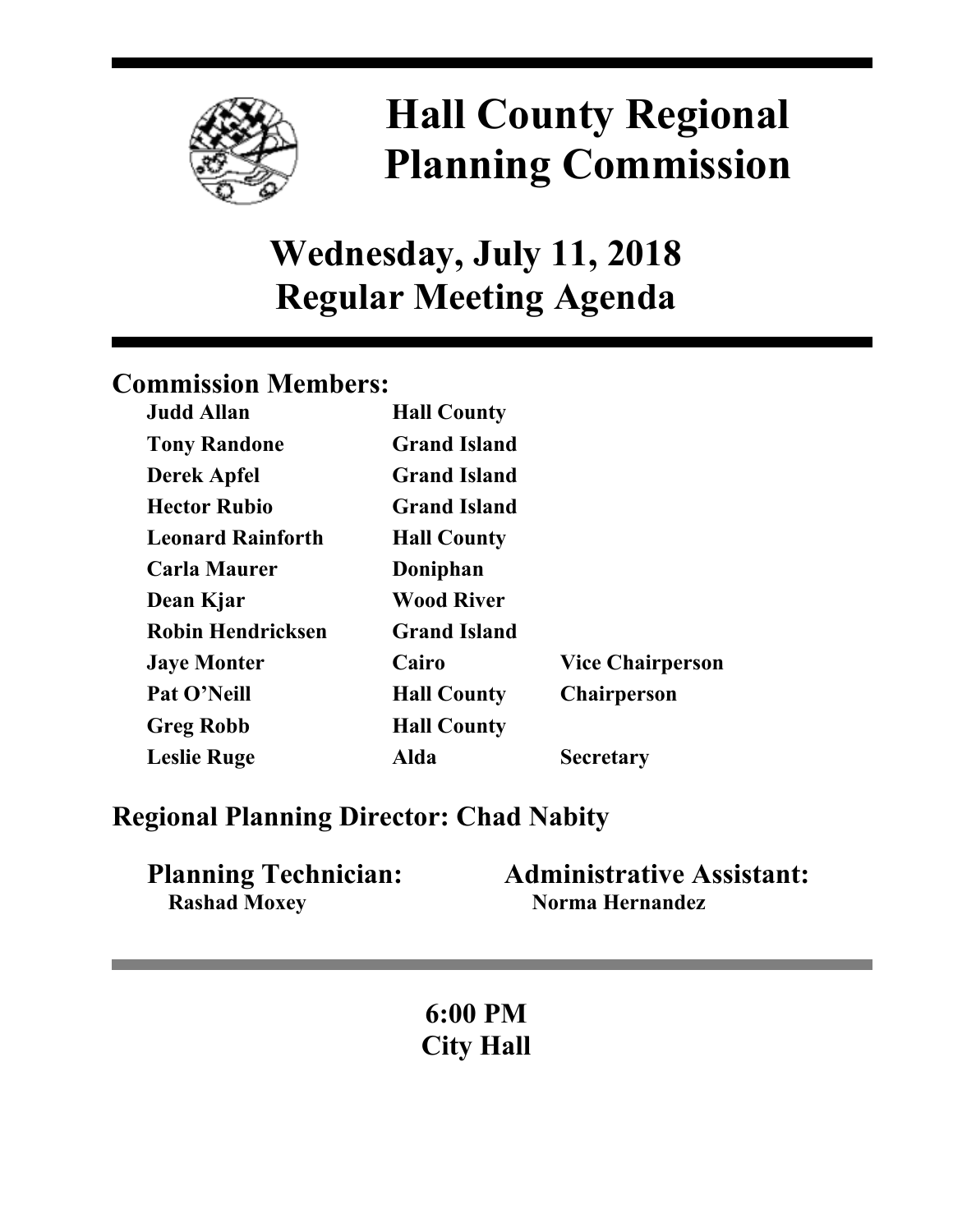#### **Call to Order**

#### **Roll Call**

#### **A - SUBMITTAL OF REQUESTS FOR FUTURE ITEMS**

Individuals who have appropriate items for City Council consideration should complete the Request for Future Agenda Items form located at the Information Booth. If the issue can be handled administratively without Council action, notification will be provided. If the item is scheduled for a meeting or study session, notification of the date will be given.

#### **B - RESERVE TIME TO SPEAK ON AGENDA ITEMS**

This is an opportunity for individuals wishing to provide input on any of tonight's agenda items to reserve time to speak. Please come forward, state your name and address, and the Agenda topic on which you will be speaking.

#### **DIRECTOR COMMUNICATION**

This is an opportunity for the Director to comment on current events, activities, and issues of interest to the commission.

#### **A - A - AGENDA**

A1 Agenda

#### **E - E - MEETING MINUTES**

**E1** Minutes of the June 6, 2018 Meeting

#### **F - F - PUBLIC HEARING**

**F1** Public Hearing Redevelopment Plan Grand Island Area <sup>21</sup>

#### **G - G - CHANGE OF ZONING**

**G1** Public Hearing Change of Zoning Doniphan R3 to I2 Lots <sup>30</sup> and <sup>31</sup> of Scudder's Second Addition